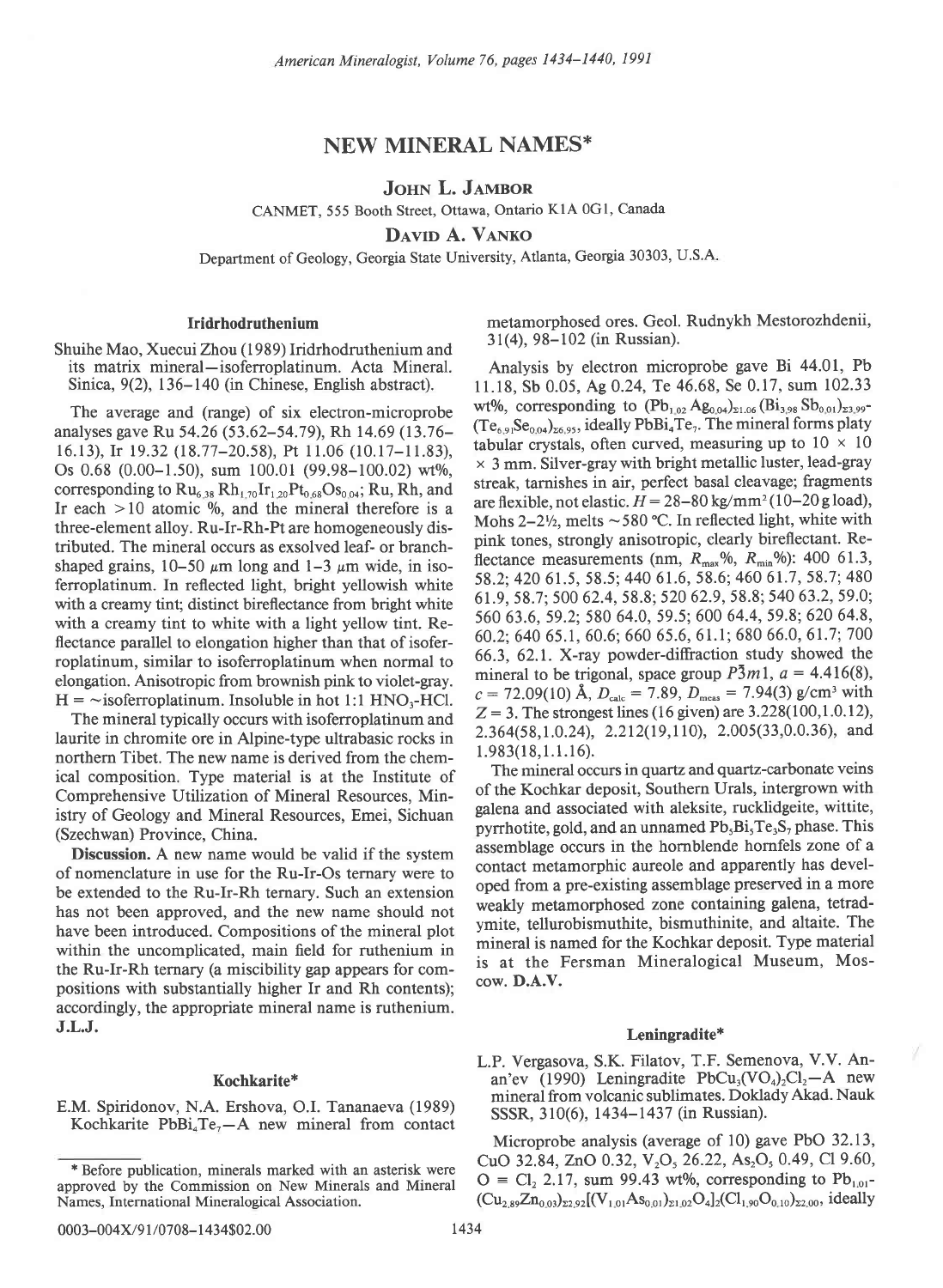$PbCu<sub>3</sub>(VO<sub>4</sub>)<sub>2</sub>Cl<sub>2</sub>$ . Insoluble in water and stable in air up to 425 °C, where it breaks down chiefly to vanadinite. The mineral occurs as rhombic tablets or flakes up to 0.3 mm maximum dimension and in globules up to 0.6 mm in diameter. The latter may have either a radial or tangential internal orientation of crystals. Crystals are red, vitreous luster, orange-red streak, perfect {010} cleavage, well-developed {010} pinacoid, subordinate {101} prism, and  ${100}$  and  ${001}$  pinacoids. Interfacial angle of the prism is 87.9(5)° (calc. 87.8°). Brittle,  $H_{10} = 247$  (180–345) kg/ mm<sup>2</sup>, Mohs 4.25;  $D_{\text{meas}} = 4.8(1)$ ,  $D_{\text{calc}} = 4.97$  g/cm<sup>3</sup> with  $Z = 4$ . In transmitted light, transparent, red with gold tones, no dispersion, parallel or symmetric extinction, biaxial negative, optic plane (100),  $2V$  large. No pleochroism in (010) sections;  $Z = c$ ,  $Y = a$ ,  $X = b$ ,  $\alpha$  not determined because all grains were {010} cleavage sections,  $\beta = 2.29(1)$ ,  $\gamma = 2.35(1)$ . Single-crystal X-ray studies showed the mineral to be orthorhombic, space group *Ibam*,  $a = 8.988(2)$ ,  $b = 11.083(2), c = 9.360(6)$  Å. The most intense lines (45) given) of the powder pattern are 5.545(49,020), 3.489(34,220), 3.418(100,130), 3.242(62,202), 2.763(95, 040, 132), 2.548 (66, 141), 2.358 (73, 240), and 1.847 (49, 060).

The mineral is a product of fumarolic activity at the Great Tolbachik fissure eruption (1975-1976), Kamchatka, USSR, associated with anglesite, hematite, lammerite, and tolbachite. The new name is for the city of Leningrad, USSR, where many such volcanic sublimates have been described. Type material is at the Mining Museum of the Leningrad Mining Institute, Leningrad, USSR. D.A.V.

## Titanium

V.A. Trumilina, S.P. Roev, V.F. Makhoto, N.V. Zayakina (1988) Native titanium in granitic rocks of the Bezymyannyy massif, eastern Yakutia. Doklady Akad. Nauk SSSR, 303(4), 948–951 (in Russian, English translation available).

Five electron-microprobe analyses of an irregular flake,  $1.2 \times 0.8 \times 0.3$  mm, gave Ti 98.868 to 100.151 wt%. The grain has rough, step-like edges, silver-gray color, metallic luster, black streak, rough to hackly fracture, malleable, VHN<sub>20</sub> = 188-197, VHN<sub>50</sub> = 164-192,  $D_{\text{meas}}$  = >4.2,  $D_{\text{calc}}$  = 4.53 g/cm<sup>3</sup> with Z = 2. White in reflected light, no internal reflection, slightly anisotropic. Reflectance values (WTiC standard) are given in 20-nm steps; representative  $R_{\text{max}}$  and  $R_{\text{min}}$  values are 440 42.0, 39.0; 480 45.3, 41.4;(520 notgiven); 540 48.5,45.0; 580 50.8, 47.0;620 52.3,48.5;680 54.3, 50.5. An X-ray powder pattern (57.3-mm camera, CuK $\alpha$  radiation) gave strongest lines of  $2.552(20,010)$ ,  $2.364(30,002)$ ,  $2.240(100,011)$ , 1.723(20,012), 1.471(20,110), 1.331(30,103,200), and  $1.244(20,112)$  Å, in good agreement with data for synthetic titanium (PDF 5-682). Cell dimensions calculated from the powder pattern are  $a = 2.95(1)$ ,  $c = 4.69(1)$ , hexagonal symmetry, space group  $P6\sqrt{mmc}$ .

The mineral was recovered in a heavy-mineral separate prepared from leucocratic granite taken from the margin of the Bezymyannyy pluton, eastern Yakutia, USSR, near its contact with clayey clastic rocks. To confirm the occurrence, a second sample was collected two years later, and another flake,  $1 \times 0.4 \times 0.2$  mm, was found in the heavy-mineral concentrates. The flake contains inclusions ofquartz and sodic plagioclase. The separates also contain native tin, lead, copper, iron, zinc, nickel, gold, aluminum, and tin-antimony and copper-zinc compounds.

Discussion. The new name has not been approved by the CNMMN. The occurrence of a multitude of native elements in a granitic environment is most unusual. The authors attribute the origin to "an inversion of the redox conditions, which led to the formation of various native metals and intermetallic compounds as intergrowths with rock-forming minerals of the late magmatic stage." The occurrence of native titanium has been reported previously, most recently as a component of cosmic dust (Am. Mineral., 75, p. 1213, 1990). J.L.J.

### Vasilite\*

A.V. Atanosov (1990) Vasilite,  $(Pd,Cu)_{16}(S,Te)_{7}$ , a new mineral species from Novoseltsi, Bulgaria. Can. Mineral., 28, 687-689.

Electron-microprobe analyses of five grains gave Pd 76.91-77.59, Cu 7.98-10.01, S 10.66-11.78 Te 2.50- 3.89, sum  $99.72-101.68$  wt%, corresponding to an average of  $(Pd_{13.46}Cu_{2.70})_{216,16}(S_{6.40}Te_{0.44})_{26.84}$ , ideally  $(Pd,Cu)_{16}$ - $(S,Te)<sub>7</sub>$ . The mineral occurs as irregular to platy grains up to 100  $\mu$ m long and 35  $\mu$ m wide, with bowieite and troilite as a component of oval or spherical polymineralic inclusions in a matrix of isoferroplatinum. Brittle, metallic luster, black streak, VHN<sub>10</sub> = 486.1 (467.2–504.9), VHN<sub>20</sub>  $= 489.4$  (473.5-507.3),  $D_{\text{calc}} = 8.796$  g/cm<sup>3</sup> with  $Z = 2$ . Creamy with a yellowish tint in reflected light in air and in oil. Bireflectance and anisotropism not observed. Reflectance percentages (Si standard) are given in 20-nm steps for 420 to 700 nm in air and in oil; respective representative values are 420 45.6,29.9;460 42.0,26.3;500 38.9, 23.4; 540 37.7, 22.1; 580 38.0, 22.4; 620 40.6, 25.1; 660 43.9, 28.4; 700 47.1, 31.6. The X-ray powder pattern (57.3-mm Gandolfi camera, Cu radiation) was indexed on a cubic cell,  $a = 8.922(1)$  Å, space group  $I\overline{4}3m$  by analogy to synthetic  $Pd_{16}S_7$ ; strongest lines are 3.6 3 8(80,2 1 I ), 2. 389( I 00,321), 2.100(80, 3 30), I .446(80, 5 3 2  $, 1.214(70, 552), 1.010(70, 752), 0.851(70, 765), 0.808 -$ (70,873), and 0.795(70,963).

The mineral occurs, with numerous others of the platinum group, in heavy-mineral concentrates obtained from clastic sediments (sands, gravels, bentonite clays) near the village of Novoseltsi, Bourgas region, southeastern Bulgaria. The new name is for Dr. Vasil Atanasov (1933- ) of the Higher Institute of Mining and Geology, Sofia. Type material is in the National Museum of Earth and Man, Sofia, Bulgaria. J.L.J.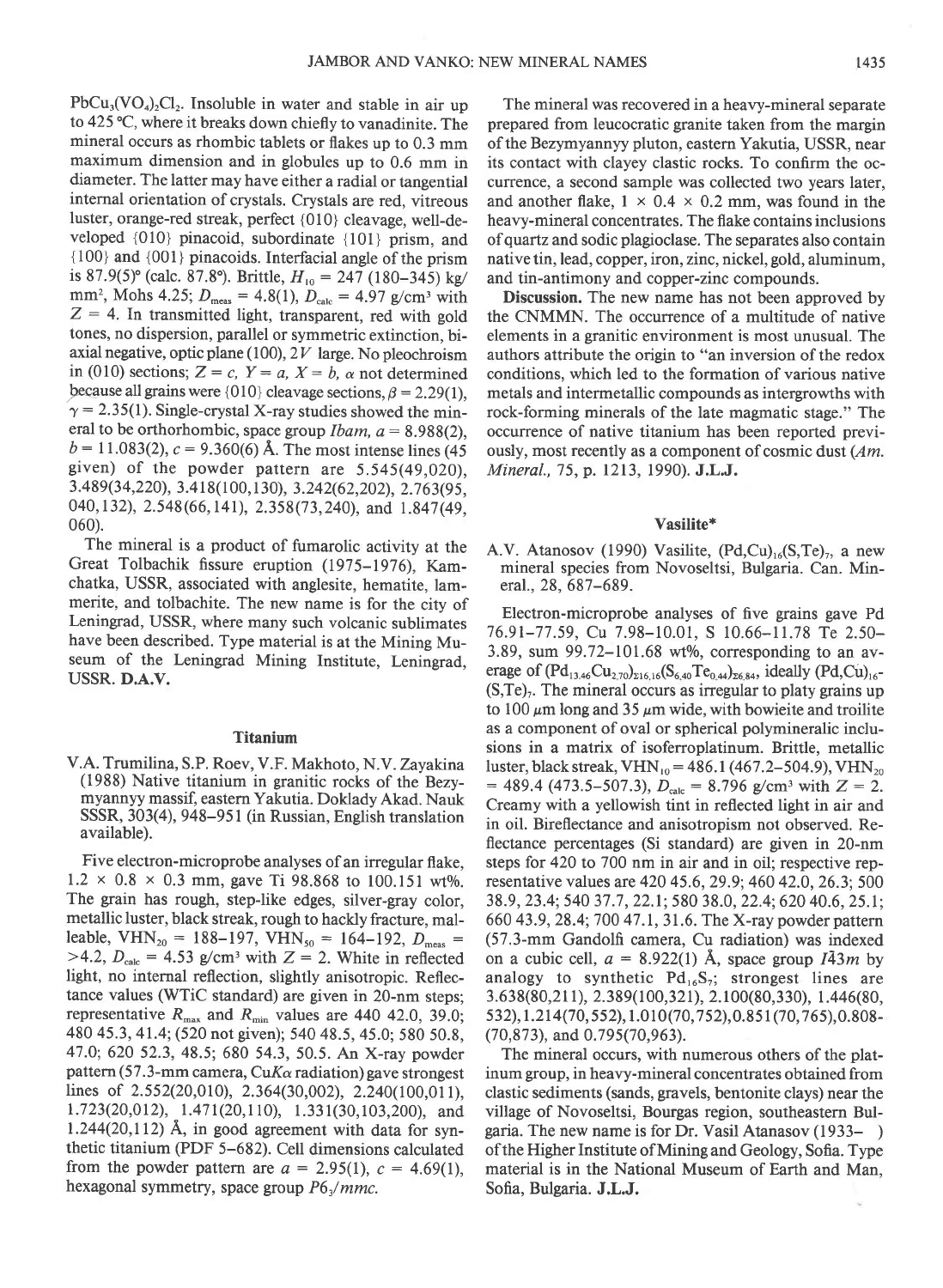### Ximengite\*

Jiaxin Shi (1989) Ximengite-A new mineral. Acta Mineralogica Sinica, 9(1), 15-19 (in Chinese, English abstract).

Electron-microprobe analysis gave  $Bi_2O_2$ , 76.34, P<sub>2</sub>O<sub>s</sub> 22.92, sum 99.26 wt%, corresponding to  $Bi<sub>1.01</sub>P<sub>0.90</sub>O<sub>4</sub>$ , ideally  $BiPO<sub>4</sub>$ . The mineral occurs as earthy, veinlet-type to irregular granular aggregates of grains <0.001 to 0.1 mm in size. Colorless, white streak, vitreous to greasy luster,  $H = 281$  (279–283) kg/mm<sup>2</sup>, brittle, non-magnetic,  $D_{\text{cyl}}$  $= 5.53$  g/cm<sup>3</sup> with  $Z = 3$ , yellowish green fluorescence under the electron beam. In transmitted light, transparent, colorless, uniaxial positive, refractive indices > 1.78. TGA, DTA, and infrared curves indicate that the mineral does not contain (OH) or structurally bound water. Comparison with X-ray powder data for the synthetic equivalent indicates that the mineral is hexagonal, space group  $P3,21$ ,  $a = 6.9860$ ,  $c = 6.4753$  Å by least-squares refinement. Strongest lines of the powder pattern are 6.052(73), 4.4 19 8(9 l), 3.49 30(8 8), 3.0244(100), and 2. 8 5 3 7(6 5). On heating to 900–1100 °C, inverts to a monoclinic form, then to another form that has a monazite-type structure.

The mineral occurs as an alteration of bismuthinite containing waylandite and monazite; also present are unnamed  $Bi_2(PO_4)(OH)_3(?)$  and  $Bi_2(SO_4)(OH)_4(?)$ . The bismuthinite is irregularly distributed in cassiterite-tourmaline-quartz and K-feldspar rock in the Ximen tin mining district about 420 km southwest of Kunming, Yunnan Province, China. The new name is for the locality. Type material is in the Bureau of Geology and Mineral Resources, Yunnan Province. J.L.J.

## $Au_3(Ag_1Pb)As_2Te_3$

J.D. Grice, A.W.R. Bevan (1989) Frohbergite, unnamed  $Au_3(AgPb)As_2Te_3$ , and related tellurides from the North Kalgurli mine, Western Australia. Australian Mineral.,  $4, 133 - 140.$ 

Electron-microprobe analyses of two anhedral grains, each less than 20  $\mu$ m across and in separate polished sections, gave Au 47.1, 47.4, Ag 5.6, 5.4, Pb 5.9, 6.0, Te 30.3,30.4, As 11.6, 11.4, Sb 0.2,0.2, sum 100.7, 100.8 wt%, corresponding to  $Au_{3.02}(Ag_{0.64}Pb_{0.36})_{21.00}(As_{1.94} Sb_{0.02}$ <sub>21.96</sub>Te<sub>3,00</sub>, ideally Au<sub>3</sub>(Ag,Pb)As<sub>2</sub>Te<sub>3</sub>. In reflected light, isotropic, distinctly mauve relative to altaite, and slightly mauve-gray relative to coloradoite. Reflectance values at the four standard wavelengths are 45.7, 47.7,46.5, and 46.3%. The mineral occurs as rims on coloradoite, associated with pyrite, gold, calaverite, tetrahedrite, and pyrite in one of the sections. The unidentified mineral is from the North Kalgurli mine at Femiston, Kalgoorlie gold field, Western Australia. Other tellurides identified in the assemblage are petzite and frohbergite. J.L.J.

## AuPb,BiTe,S.

V.A. Kovalenker, M.A. Tallbekyan, I.P. Laputina, V.S. Malov, S.M. Sandomirskaya, M.I. Garas'ko, Dzh.V. Mkhitaryan (1990) Sulfide-telluride mineralization of the Megradzor ore field, Armenia. Geol. Rudnykh Mestorozhdeniy, No. 3,65-81 (in Russian; Engl. transl. in Internat. Geol. Rev., 32,705-720, 1990.

Electron-microprobe analyses of three grains gave Au 16.92, 16.17, 17.17, Pb 35.18, 36.68, 37.94, Bi 17.64, 16.45, 15.29, Te 22.21, 22.65, 22.08, S 8.16, 7.95, 8.46, sum 100.11, 99.90, 100.92 wt%, idealized as Au- $Pb_2BiTe_2S_3$ . Platy, pale gray in reflected light, highly reflective and distinctly anisotropic. Occurs intimately intergrown with calaverite, tetradymite, and native gold, with krennerite-sylvanite solid solution, gold, and tetradymite, or with native gold alone in quartz-carbonate veins that cut Tertiary volcanics.

Discussion. The composition is similar to that of an unnamed Au-Pb-Bi sulfotelluride abstracted in Am. Mineral., 73, p. 932, 1988. J.L.J.

## $(Ni, Cu)<sub>2</sub>Sb, Ni<sub>3</sub>Sb, Ni<sub>7</sub>As<sub>3</sub>, Pt oxide(?)$

G.T. Nixon, L.J. Cabri, J.H.G. Laflamme (1990) Platinum-group-element mineralization in lode and placer deposits associated with the Tulameen Alaskan-type complex, British Columbia. Can. Mineral., 28, 503- 535.

### $(Ni, Cu), Sb, Ni, Sb, Ni, As,$

Electron-microprobe analysis of a grain,  $5 \times 20 \mu m$ , gave Ni 31.1, Cu 11.8, Fe 0.90, Ir 7.0, Pt 0.24, Rh 0.79, Sb 47.8, sum 99.63% wt%, corresponding to  $(Ni_{1,36}Cu_{0,48}$ - $Ir_{0.09}Fe_{0.04}Rh_{0.02}$ <sub> $z_1$ ,  $99Sb_{1.01}$ , ideally (Ni,Cu)<sub>2</sub>Sb. The mineral</sub> is complexly intergrown with platinian copper and irarsite enclosed in chromite.

Analysis of a grain,  $7 \times 12 \mu m$ , gave Ni 57.6, Cu 0.26, Fe 0.66, Sb 40.5, sum 99.02 wt%, corresponding to  $(Ni_{2.95} Fe<sub>0.04</sub> Cu<sub>0.01</sub>  $\Sigma_{3.00}$  Sb<sub>1.00</sub>, ideally Ni<sub>3</sub>Sb. The mineral occurs$ with platinian copper and an unidentified Ni arsenidesulfide in a complex polymetallic grain surrounded by magnetite in serpentine.

Analyses of two grains,  $5 \times 8$  and  $10 \times 23$   $\mu$ m, gave Ni 58.8, 60.8, Cu 0.22, 0.37, Fe 4.1, 1.5, As 33.3, 34.3, Sb 3.2, 1.9, sum 99.62, 98.87 wt%, corresponding to  $(Ni_{6.47} Fe_{0.47}Cu_{0.02}$ )<sub>26.96</sub>(As<sub>2.87</sub>Sb<sub>0.17</sub>)<sub>23.04</sub> and (Ni<sub>6.72</sub>Fe<sub>0.17</sub>Cu<sub>0.04</sub>)<sub>26.93</sub>- $(As<sub>2.97</sub>Sb<sub>0.10</sub>)<sub>23.07</sub>$ , respectively, ideally Ni<sub>7</sub>As<sub>3</sub>. The smaller grain is associated with platinian copper, Ni sulfide, and PtFe alloy as a polymineralic grain in magnetite. The larger of the two grains is associated with Ni antimonide, platinian copper, and geversite as a polymineralic grain enclosed in magnetite-chromite.

#### Ft oxide(?)

Electron-microprobe analysis gave Pt  $78.7$  (range  $76.2-$ 80.3), Rh 0.28, Ir 0.92 (0.59-1.3), Fe 0.33, Cu 4.1 (3.5- 4.7), Ni 4.4 (3.0-5.5), Sb 2.6 (2.1-3.0), O 8.67 (by difference), sum 100 wt%. Occurs as a  $150-\mu m$  grain asso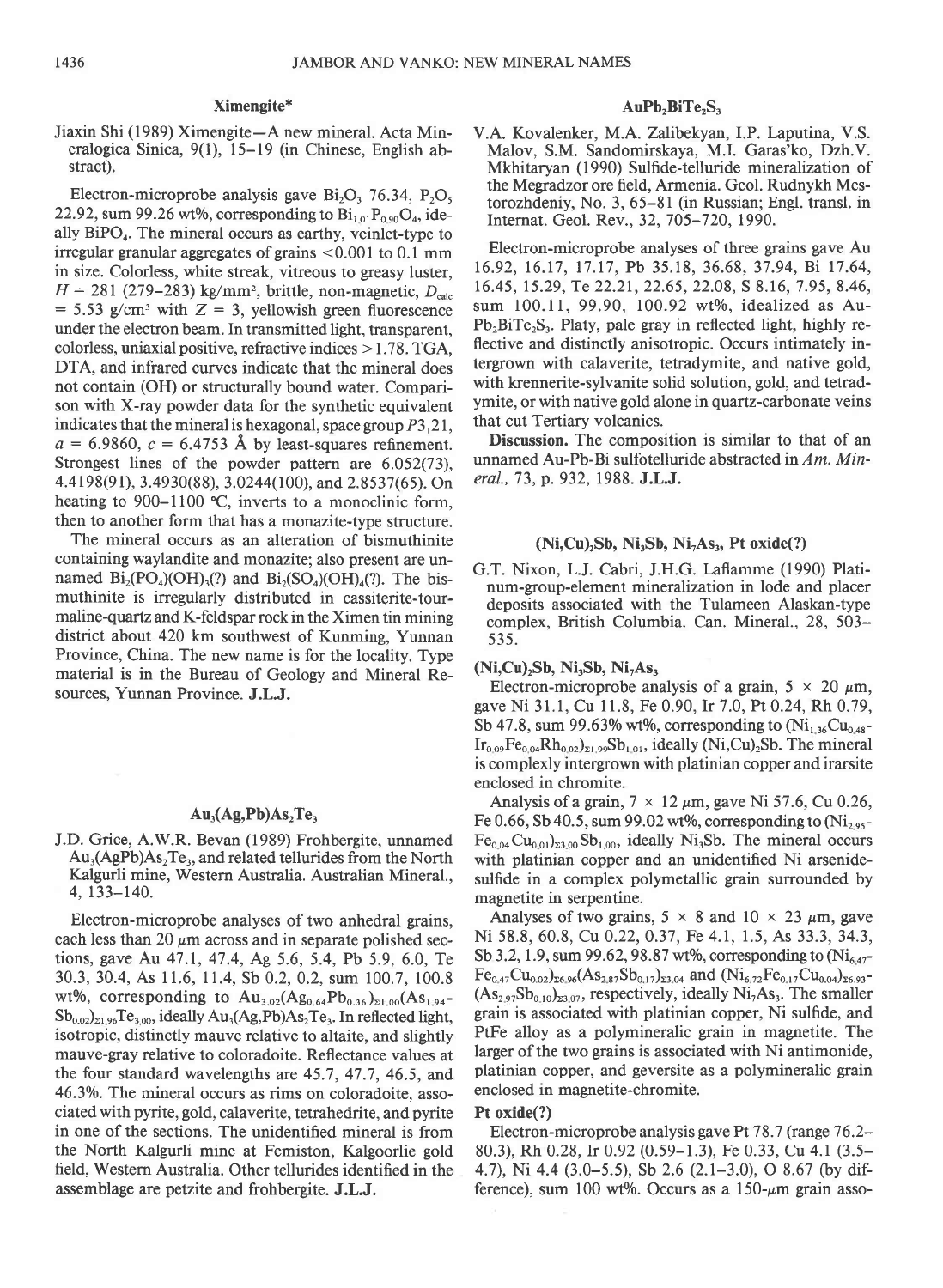ciated with antimonides, platinian copper, and nickel oxide(?) and as rims on breithauptite.

The antimonides, arsenide, and Pt oxide(?) occur in chromitites in the dunite core of the Tulameen complex, about 25 km from Princeton, southern British Columbia. J.L.J.

#### (Ni-Fe-Rh-Cu-Ir)S, Ru-Fe alloys

B. McElduff, E.F. Stumpfl (1990) Platinum-group minerals from the Troodos ophiolite, Cyprus. Mineral. Petrology, 42,211-232.

Electron-microprobe analysis of a  $6-\mu m$  grain gave Ir 18.18, Os 0.01, Rh 11.75, Pt 7.23, Pd 3.38, Ni 16.05, Cu 6.77, Fe 9.77, As 0.33, S 27.13, sum 100.60 wt%, corresponding to  $(Ni_{0.33}Fe_{0.21}Rh_{0.14}Cu_{0.13}Ir_{0.11}Pt_{0.04}Pd_{0.04})S$ . The grain is part of a composite  $18-\mu m$  inclusion also containing bornite, a Pt-Ir sulfide, and laurite.

Analysis of an inhomogeneous  $10$ - $\mu$ m grain, hexagonal in outline and slightly variable in reflectance, gave Ru 42.59, Os 5.78, Ir 4.08, Rh 0.11, Pt 0.01, Pd 1.16, Ni 0.87, Fe 41.20, As 0.63, S 0.83, sum 97.26 wt%, corresponding to  $(Ru_{0,34}Os_{0,02}Ir_{0,02}Ni_{0,01})_{20,39}(Fe_{0,59}S_{0,02})_{20,61}$ . Reflectance variation is thought to be related to differences in Os-Ir contents.

Analysis of a homogeneous  $14-\mu m$  elongate, rhombicshaped grain gave Ru 29.67, Os 10.44, lr 3.54, Rh 0.48, Pd 1.28, Ni 0.11, Fe 50.90, As 0.69, S 0.78, sum 97.89 wt%, corresponding to  $(Ru_{0.22}Os_{0.04}Ir_{0.01})_{20.27}(Fe_{0.71}S_{0.02})_{20.73}$ . Similar Ru-Fe alloys have been reported by Stockman and Hlava [see Am. Mineral., 74, p. 1216, 1989] in ophiolitic chromitite from Oregon.

Discussion. (Ni, Ir, Fe)S also is reported by Corrivaux and Laflamme (abstracted in this series). J.L.J.

## $(Ni,Ir,Fe)S, Cu(Pt,Ir,Rh),S<sub>a</sub>,$ RhNiAs, Ru<sub>3</sub>As, Rh<sub>2</sub>SnCu

L. Corrivaux, J.H.G. Laflamme (1990) Mineralogy of platinum-group elements in chromitites in ophiolites at Thetford mines, Quebec. Can. Mineral.,28, 579-595 (in French, English abstract).

## (Ni,Ir,Fe)S

Occurs as a single area about 6  $\mu$ m in diameter, in a grain enclosed in chromite and consisting of laurite, unidentified Cu-Pt-S, and chalcopyrite(?). Electron-microprobe analysis gave Ni  $17.6$ , Ir  $22.4$ , Fe 6.8, Cu 6.3, Rh 7.6, Pt 12.7, S 26.6, sum 100 wt%, corresponding to  $(Ni_{0.37}$ - $Ir_{0,15}Fe_{0,15}Cu_{0,12}Rh_{0,09}Pt_{0,08}S_{20,96}S_{1,03}$ 

## $Cu(Pt,Ir,Rh)$ , $S_4$

This is the unidentified Cu-Pt-S mentioned above; size about 4  $\mu$ m. Electron-microprobe analysis gave Cu 11.8, Fe 1.4, Ni 1.4, Pt 36.5, Ir 21.4, Rh 4.7, S 23.6, sum 100.8 wt%, corresponding to  $(Cu_{0.99}Fe_{0.13}Ni_{0.13})_{z_{1.25}}(Pt_{1.00}Ir_{0.59} Rh_{0,24})_{\Sigma1.83} S_{3.92}.$ 

#### RhNiAs

Six grains ranging from 1 to 7  $\mu$ m in size have been recognized. Electron-microprobe analysis of the largest grain (results are given for 3 grains) gave Rh 42.3,Ni24.3, Fe 2.2, S 30.9, sum 99.7 wt%, corresponding to  $Rh_{0.97}Ni_{0.97}$  $[Fe_{0.09}]_{\Sigma1.06}$  As<sub>0.97</sub>, ideally RhNiAs or (Rh,Ni)<sub>2</sub>As. Possibly the rhodium analogue of majakite, PdNiAs.

## Ru.As

Known as a single grain about  $15 \mu m$  in diameter, a large part of which appears to be either altered or a microcrystalline intergrowth. Electron-microprobe analysis gave Ru 52.0, Os 10.6, Fe 3.1, Rh 4.3,Ir 7.5, Ni 2.1, Cu  $0.5$ , As  $17.8$ , Sb  $2.1$ , sum  $100$  wt%, corresponding to  $(Ru_{2.05} Os_{0.22}Fe_{0.22}Rh_{0.17}Ir_{0.16}Ni_{0.14}Cu_{0.03}C_{2.99}(As_{0.95}Sb_{0.07})_{21.02};$ the ideal formula may be  $Ru<sub>3</sub>As$ .

## Rh<sub>2</sub>SnCu

Three grains, 2 to 10  $\mu$ m in size, have been found. Analyses of two grains gave Rh  $43.8$ ,  $44.4$ , Pd  $5.5$ ,  $4.0$ , Ni 0.7, 1.4, Pt 1.9, 2.2, Sn 29.6, 29.1, Sb 1.0, 0.4, As  $-$ , 0.5, Cu 15.6, 15.0, Fe 0.7, 1.3, corresponding to  $(Rh_{1.68}$  $Pd_{0,20}$   $Ni_{0,04}$   $Pt_{0,04}$ <sub> $21,96$ </sub>  $(Sn_{0,98}$   $Sb_{0,03})_{21,01}$   $(Cu_{0,97}$   $Fe_{0,05})_{21,02}$  and  $(\text{Rh}_{1,70}\text{Pd}_{0,15}\text{Ni}_{0,09}\text{Pt}_{0,04})_{\geq 1,98}(\text{Sn}_{0,96}\text{Sb}_{0,01}\text{As}_{0,02})_{\geq 0,99}(\text{Cu}_{0,93}$  $Fe_{0.09}$ <sub>21.02</sub>. The ideal formula may be  $Rh_2SnCu$ , the rhodium analogue of cabriite, Pd<sub>2</sub>SnCu.

The minerals have been found in chromitite occurrences 3 to 8 km south, southeast, and east of Black Lake in the Thetford Mines area, southern Quebec. About 20 platinum-group minerals have been identified in the chromitites. (Ni, Ir, Fe)S and Cu(Pt, Ir, Rh) $_2$ S<sub>s</sub> are considered to be primary magmatic phases, whereas the other three are thought to be secondary minerals formed by alteration of primary phases during serpentinization.

Discussion. A mineral with the composition RhNiAs is also reported by Hagen et al. (abstracted in this series); (Ni,Fe,Rh,Cu,Ir)S is reported by McElduff and Stumpfl (this series).  $Cu(Pt, Ir, Rh)_{2}S_{4}$  corresponds to malanite (J.H.G. Laflamme, personal communication). J.L.J.

#### Pd(Sb,Te,Bi)

G. Beaudoin, R. Laurent, D. Ohnenstetter (1990) First report of platinum-group minerals at Blue Lake, Labrador Trough, Quebec. Can. Mineral., 28, 409-418.

The mean (and range) of five electron-microprobe analyses gave Pd 34.68, Pt 0.45, Ir 0.28, Fe 4.31, Ni 2.80, Pb 1.30, Sn l.92,Hg 0.14, Bi 13.55, Te 16.38, Sb 22.27, As  $1.08$ , S 1.10, sum (99.12–100.93) wt%, interpreted as ideally Pd(Sb,Te,Bi). The mineral occurs in pyrrhotite as part of a  $25-\mu m$  inclusion in which there is complex intergrowth with michenerite and altaite. In reflected light, creamy to yellow, nonopleochroic, isotropic.

The mineral occurs in the Blue Lake Cu-Ni massive sulfide (pyrrhotite, chalcopyrite, pentlandite) deposit in a gabbro-peridotite sill northeast of Schefferville, Quebec. The composition is similar to that of UNl976-4 from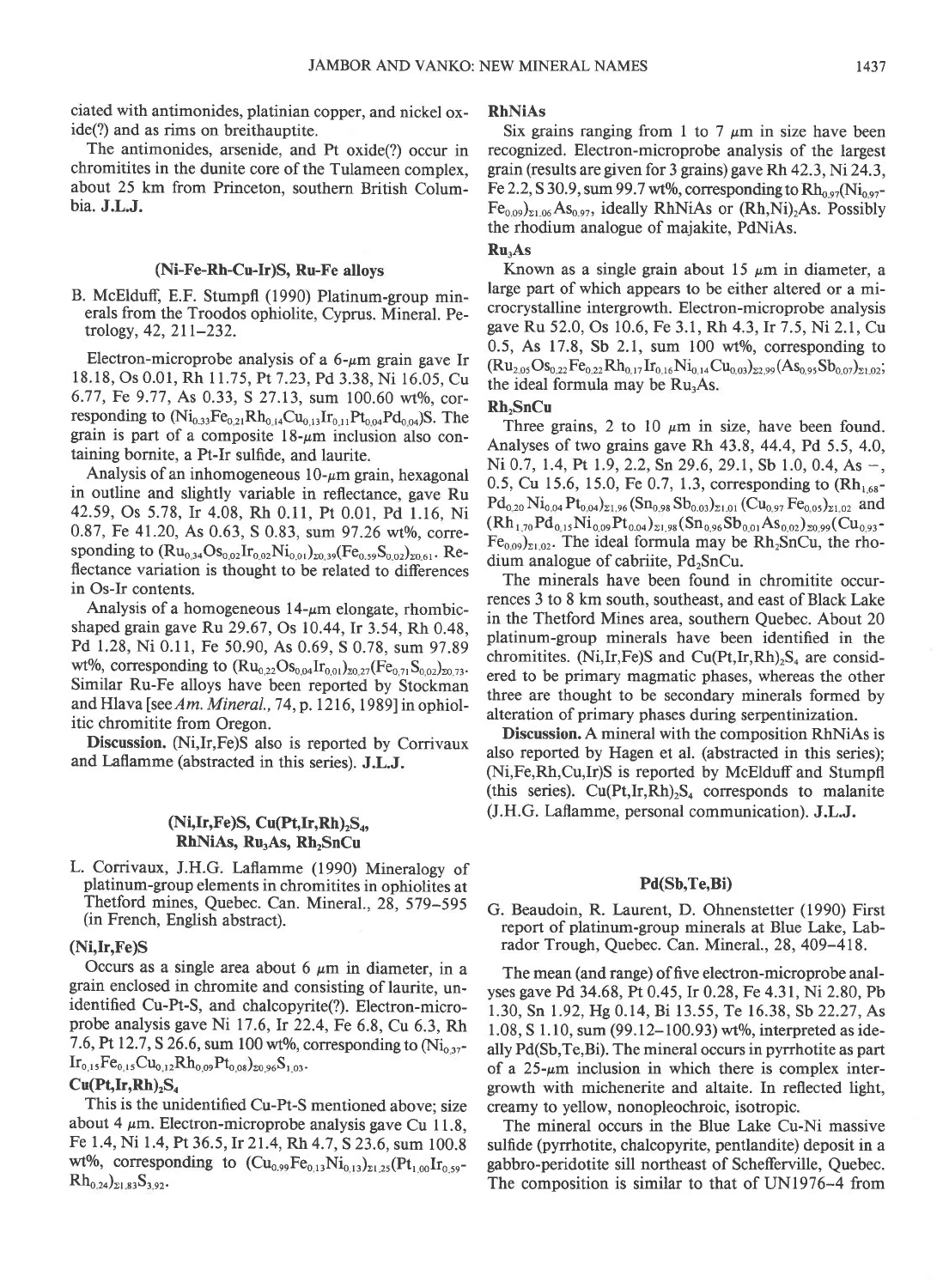Sudbury (L.J. Cabri and J.H.G. Laflamme, Econ. Geol., 71, 1159-1195, 1976).

Discussion. A mineral with the composition  $Pd(As_{0.6}Te_{0.4})$  has been reported, without accompanying data, to occur in the Noril'sk ores, USSR (Am. Mineral., 7 4, p. 1218, 1989). J.L.J.

## Pd<sub>2</sub>Sb, Pd<sub>4</sub>Sb

Z. Johan, M. Ohnenstetter, E. Slansky, L.M. Barron, D. Suppel (1989) Platinum mineralization in the Alaskantype intrusive complexes near Fifield, New South Wales, Australia. Part l. Platinum-group minerals in clinopyroxenites of the Kelvin Grove prospect, Owendale intrusion. Mineral. Petrology, 40, 289-309.

Electron microprobe analysis (not given) of veinlets about 2  $\mu$ m wide in clinopyroxene gave a composition corresponding to  $(Pd_{1,93}Pt_{0,24})_{22,17}$  (Sb<sub>0.90</sub>As<sub>0.10</sub>), approximating  $Pd_2Sb$ . Analysis of a mineral along a boundary between clinopyroxene crystals gave  $(Pd_{4.07}Pt_{0.04})_{24.11}Sb$ .  $Pd_2Sb$  is known as a synthetic phase, but  $Pd_4Sb$  is not. The minerals occur in the Kelvin Grove prospect, Owendale intrusive complex, near Fifield, New South Wales, Australia.

**Discussion.** (Pd, Pt, Ni)<sub>2</sub>(Sb, Sn) has been reported to occur in China (Am. Mineral., 60, p.739, 1975); also reported, but without supporting data, is  $Pd_2(Sb,Sn)$  at Noril'sk, USSR (Am. Mineral.,74, p. 1218, 1989). J.L.J.

#### PtAs<sub>2</sub>S<sub>4</sub>, Pd<sub>2</sub>(Cu,Ag)<sub>2</sub>S<sub>3</sub>, and Pd<sub>8</sub>Te<sub>3</sub>

T.L. Grokhovskaya, V.V. Distler, A.A. Zakharov, S.F. Klyunin, I.P. Laputina (1989) Association of platinumgroup minerals in the Lukkulaisvaara layered intrusion, northern Karelia. Doklady Akad. Nauk SSSR, 306(2), 430-434 (in Russian).

The peridotite-gabbro-norite intrusion contains minerals of the platinum-group elements associated with disseminated magmatic sulfides. The  $PtAs_2S_4$  and  $Pd_2(Cu, Ag)_2S_3$  phases are restricted to chalcopyrite-rich assemblages in microgabbro and norite; a  $Pd_8Te_3$  phase, in contrast, occurs in pegmatoidal pyroxenites in association with a copper-nickel sulfide assemblage that is similar to that observed in other layered intrusions. The minerals occur as multimineralic intergrowths and individual irregular grains, typically  $5-10 \mu m$  across, included in chalcopyrite, pentlandite, or silicate phases.

### $PtAs<sub>2</sub>S<sub>4</sub>$

Analysis by electron microprobe gave Pt 4l .40, Ni 0. 19, Te 0.23, Bi 2.71, Sb 0.26, As 28.76, S 24.14, sum 97.69 wt%, corresponding to  $PtAs<sub>1.81</sub>S<sub>3.55</sub>$ . The mineral is associated with chalcopyrite, pentlandite, cobaltite, sperrylite, mertieite, isomertieite, majakite, stillwaterite, kotulskite, merenskyite, hollingworthite, electrum, and  $Pd_2$ - $(Cu, Ag)<sub>2</sub>S<sub>3</sub>$ . Associated pentlandite and cobalite contain significant Pd (up to  $0.17$  and  $1.10$  wt%, respectively).

#### $Pd_2(Cu, Ag)_{2}S_3$

Analysis by electron microprobe gave Pd 45.58, Cu 22.73, Ag 9.57, Ni 0.18, S 19.91, sum 97.98 wt%, corresponding to  $Pd_2(Cu_{1,67}Ag_{0,41})_{\Sigma2,08}S_{2,90}$ . Gray in reflected light, isotropic. The association is the same as that for  $PtAs<sub>2</sub>S<sub>4</sub>$ .

### $Pd<sub>s</sub>Te<sub>3</sub>$

Analysis by electron microprobe gave Pt 0.62, Pd 61.60, Ag 4.41, Te 32.76, sum 99.39 wt%. The average formula (from 6 analyses) is  $(Pd_{7,368}Ag_{0.184}Pt_{0.036})_{27,956}Te_3$  (sic). The mineral occurs in polymineralic inclusions in chalcopyrite along with tulameenite (with up to 7 wt% Pd), moncheite (with up to  $0.5$  wt% Ir and  $0.3$  wt% Rh), telargpalite (with up to 9.5 wt% Pb), and kotulskite.

Discussion. The occurrence of  $Pd<sub>8</sub>Te<sub>3</sub>$  as an unnamed mineral has been reported previously (Am. Mineral., 69, p. 410, 1984). D.A.V.

## $(Pt, Pd)$ , $PbSb$ ,  $Pd$ , $CuSb$ ,  $RhNiAs$ ,  $Rh, Ni$ , $S_6$ ,  $Rh, Te$ ,

D. Hagen, Th. Weiser, T. Htay (1990) Platinum-group minerals in Quaternary gold placers in the upper Chindwin area of northern Burma. Mineral. Petrology, 42, 265-286.

Electron-microprobe analyses of several phases occurring as inclusions in Pt-Fe and Os-Ir-Ru alloys do not correspond to those of known minerals.

## (Pt,Pd),PbSb

Occurs as light brown, strongly anisotropic platelets up to 30  $\mu$ m across in Pt-Fe alloys. Four analyses gave Pd 15.09-16.36, Ir 0.63-0.92, Pt 31.28-33.64, Pb 27.91- 35.39, Fe ro 0.56, Cu to 0.49, Ni 0.44-0.53, Sb 13.76-  $20.58$ , total  $98.12 - 100.54$  wt%; the average corresponds to  $(Pt_{1.05}Pd_{0.96}Ni_{0.05}Ir_{0.03}Fe_{0.03}Cu_{0.02})_{22.14}Pb_{0.98}Sb_{0.90}$ .

### Pd<sub>,</sub>CuSb

Occurs as brownish violet, isotropic, droplet-like inclusions up to 15  $\mu$ m across in Pt-Fe alloys. Two analyses gave Pd 54.10, 51.48, Pr 4.52,5.90, Fe 0.31, 0.63, Cu 13.46, 13.88, Sb 29.37, 28.98, sum 101.76, 100.87 wt%, corresponding to  $(\text{Pd}_{2.05}\text{Pt}_{0.09})_{22,14}(\text{Cu}_{0.86}\text{Fe}_{0.02})_{20.88}\text{Sb}_{0.97}$ , and  $(Pd_{1.97}Pt_{0.12})_{\Sigma2.09}(Cu_{0.89}Fe_{0.05})_{\Sigma0.94}Sb_{0.97}.$ 

## $Pd$ <sub>r</sub>Cu<sub>r</sub>S<sub>4</sub>

Occurs as a droplet-like grain 10  $\mu$ m across, in a composite grain with Pt-Fe alloy, as an inclusion in iridosmine. An analysis gave Pd 71.86, Os 0.37, Ir 0.99, Pt  $0.61$ , Cu 12.90, S 12.07, sum 98.80 wt%, corresponding to  $(\text{Pd}_{6.94}\text{Os}_{0.02}\text{Ir}_{0.05}\text{Pt}_{0.03})_{27.04}\text{Cu}_{2.09}\text{S}_{3.87}.$ 

#### RhNiAs

Occurs in rutheniridosmine as a light brown, isotropic, cubic grain, 10  $\mu$ m across, associated with pentlandite as a composite inclusion. Analysis gave Rh 40.56, Ru 1.72, Os 0.93,Ir 2.08, Fe 0.37, Ni 21.44, S 1.81, As 29.52, sum 98.43 wt%, corresponding to  $(Rh_{0.95}Ru_{0.04}Ir_{0.03}Os_{0.01})_{\Sigma1.03}$ - $(Ni_{0.88}Fe_{0.02})_{z0.90}(As_{0.95}S_{0.14})_{z1.09}$ .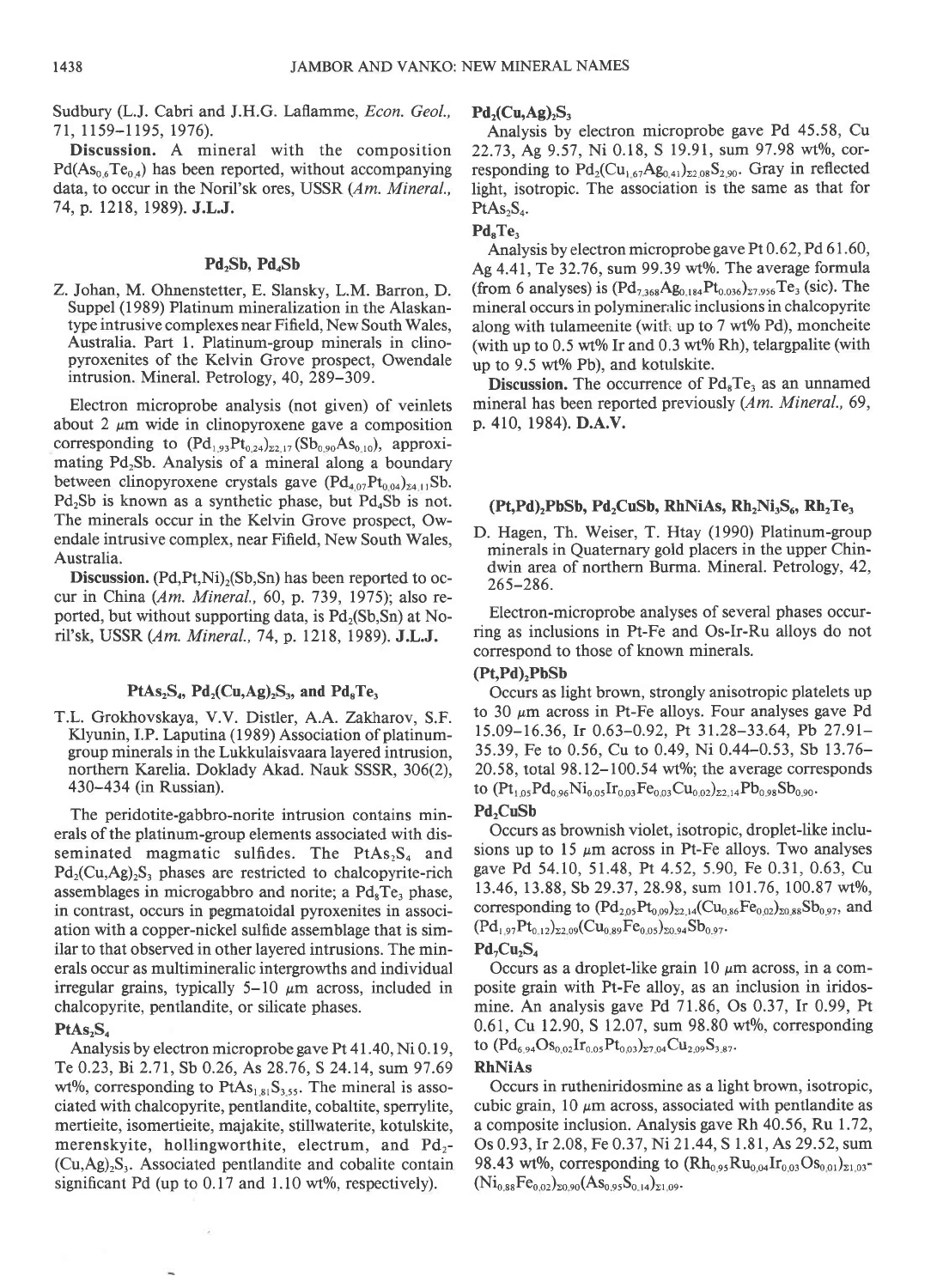## $Rh_2Ni_3S_6$

Occurs in Pt-Fe alloy as a light gray, isotropic, cubic inclusion 15  $\mu$ m across. Analysis gave Rh 16.22, Ir 20.19, Pt 2.46, Fe 5.08, Cu 3.88, Ni 21.82, S 27.95, sum 97.60 wt%, corresponding to  $(Rh_{1.04}Ir_{0.69}Pt_{0.08})_{\Sigma1.81} (Ni_{2.44}Fe_{0.60}$ - $Cu_{0.40}z_{3.44}S_{5.73}$ .

## Rh<sub>-Te</sub>

Occurs in Pt-Fe alloy as a droplet-like isotropic inclusion 15  $\mu$ m long. Optically light gray with a light blue tinge. Analysis gave Rh 24.20, Ir 5.67, Pt 2.72, Pb 7.09, Te 56.05, Bi 4.98, sum  $100.71$  wt%, corresponding to  $(Rh_{1,52}Pb_{0,22}Ir_{0,19}Pt_{0,09})_{22,02}(Te_{2,83}Bi_{0,15})_{22,98}$ . Similar to Rh(Te,Bi), described by Cabri et al. (Bull. Mineral., 104, 508-525, l98l).

The minerals occur as placer grains in alluvium in the Chindwin-Uyu area near Homalin, about 1000 km north of Rangoon, Burma. The platinum-group minerals are assumed to have originated in ophiolites in northern Burma.

Discussion. The phases seem to be unique. The closest in composition to the  $Rh<sub>2</sub>Te<sub>1</sub>$  phase is sulrhodite,  $Rh<sub>2</sub>S<sub>3</sub>$ . Rh-Ni-Sb, which may be the analogue of the RhNiAs phase, was abstracted in Am. Mineral., 74, 1216-1217, 1989. RhNiAs is also reported in the abstracted paper by Corrivaux and Laflamme (this series). J.L.J.

## $Pt_2(Ir, Os)Fe<sub>0.65</sub>$  and Ir minerals

L.P. Nilsson (1990) Platinum-group mineral inclusions in chromitite from the Osthammeren ultramafic tectonite body, south central Norway. Mineral. Petrology, 42, 249- 263.

Unnamed platinum-group minerals, for which quantitative electron-microprobe analyses are given, have formulas reported as  $Pt_2(Ir, Os)Fe_{0.65}$ , IrSbS, (Ir,Rh)SbS, and  $(Ir, Pt, Pb)S<sub>2</sub>$ . The formula of the first mineral was recalculated after deduction of some Fe attributed to the host chromite and resembles that of unnamed  $Pt<sub>2</sub>IrFe$  (see L.J. Cabri, CIM Special Vol. 23, p. 194, 1981). The similarly recalculated analysis of the last mineral corresponds to  $(Ir_{0.64}Pt_{0.22}Pb_{0.18})_{\Sigma1.04}S_{1.95}$ 

Discussion. IrSbS and (Ir,Rh)SbS presumably are tolovkite. The formula of the last mineral approximates that of so-called  $\beta$ -iridisite (Am. Mineral., 74, p. 1215, 1989). J.LJ.

## $Pt<sub>2</sub>Cu<sub>3</sub>$ , Pt-Cu-Au alloy,(Cu,Fe)<sub>1-x</sub>(Pd,Rh,Pt)<sub>2+r</sub>S<sub>2</sub>

## Z. Johan, M. Ohnenstetter, W. Fisher, J. Amossé (1990) Platinum-group minerals from the Durance River alluvium, France. Mineral. Petrology, 42, 287–306.

## $Pt_2Cu_3$

The phase occurs as crystallographically oriented exsolved grains generally  $<$ 10  $\mu$ m in longest dimension, in iridium, and as a single isolated grain. One of the two electron-microprobe analyses of the latter gave Pt 56.33, Pd 7.51, Rh 0.32, Cu 33.77, Fe 1.16, sum 99.09 wt%, corresponding to  $(Pt_{1,580}Pd_{0,385}Rh_{0,015})_{\Sigma1,980}(Cu_{2,905} Fe<sub>0.115</sub>$ )<sub>23.020</sub>, ideally Pt<sub>2</sub>Cu<sub>3</sub>.

## Pt-Cu-Au alloy

The average of three analyses of a single, isolated grain gave Au 10.91, Pt 64.32, Pd 1.47, Rh 0.28, Cu 21.02, Fe 0.29, As  $0.76$ , Sb  $0.20$ , sum  $99.25$  wt%, corresponding to  $(Pt_{0.88}Pd_{0.04}Fe_{0.01}As_{0.03}Rh_{0.01})_{z0.97}(Cu_{0.88}Au_{0.15})_{z1.03}$ . It is suggested that the phase may be an ordered, ternary (Pt,Cu,Au) alloy with a distorted CuAu-type structure.

### $(Pt, Pd)_{4+x} Cu_2 As_{1-x}$

The phase occurs as a droplet-like inclusion in isoferroplatinum; gray in reflected light, reflectance slightly lower than that of isoferroplatinum. The average of three electron-microprobe analyses gave Pt 73.98, Pd 5.19, Rh 0.17, Cu 12.41, Fe 0.28, As 5.69, Sb 0.08, sum 97.80 wt%, corresponding to  $(\text{Pt}_{3.76}\text{Pd}_{0.48}\text{Rh}_{0.02})_{\Sigma4.26}(\text{Cu}_{1.93}\text{Fe}_{0.05})_{\Sigma1.98}$  $(As<sub>0.75</sub>Sb<sub>0.01</sub>)<sub>z0.76</sub>$ , generalized as  $(Pt, Pd)<sub>4+x</sub>Cu<sub>2</sub>As<sub>1-x</sub> with x$  $\approx 0.25$ . The ideal formula may be  $(Pt, Pd)_{17}Cu_{8}As_{17}$ .

# $(Cu,Fe)_{1-x}(Pd,Rh,Pt)_{2+x}S_2$

A grain associated with cuprorhodsite is gray with a brownish shade in reflected light in oil; reflectance slightly higher than that of cuprorhodsite; no anisotropism observed. Analysis gave Rh  $11.62$ , Pt  $13.40$ , Pd  $42.40$ , Fe 2.24,Ni 0.05, Cu 10.19, Au 0.18, S 16.34, sum 96.42 wt%, corresponding to  $(Pd_{1.54}Cu_{0.62}Rh_{0.44}Pt_{0.27}Fe_{0.15})_{23.02}S_{1.98}$ . The ideal formula may be  $(Cu,Fe)_{1-x}(Pd,Rh,Pt)_{2+x}S_2$ .

Also reported with shandite in a (Au,Cu,Ag) alloy is a 2- $\mu$ m inclusion for which the formula (Ni<sub>0.94</sub>Pt<sub>0.10</sub>Pd<sub>0.04</sub>)<sub>21.08</sub>- $(Sn_{0.90}Pb_{0.01})_{z0.91}$ , possibly (Ni,Pt)Sn, is derived. The grains occur with numerous other platinum-group minerals in heavy-mineral concentrates from alluvium in the Durance River near Peyrolles (Bouches-du-Rhône), France. J.L.J.

### Barium titanosilicate

E.V. Sokolova, Yu.K. Egorov-Tismenko, L.A. Pautov, D.I. Belakovskii (1989) On the structure of the natural barium titanosilicate BaMn<sub>2</sub>TiO[Si<sub>2</sub>O<sub>7</sub>](OH)<sub>2</sub> $-A$  member of the seidozerite-nacaphite homologous series. Zapiski Vses. Mineralog. Obshch., 118(4), 81-84 (in Russian).

The mineral occurs with a rhodonite-tephroite-spessartine-quartz assemblage in the Inyl'chek Range, southeastern Kirghizia, USSR. The empirical formula is reported to be  $(Ba_{0.96}Na_{0.03}Ca_{0.01}Cs_{0.002})_{\Sigma1,00}(Mn_{1.70}Fe_{0.17}Mg_{0.05}$ - $\mathrm{Al}_{0.08}$ )  $_{22.00}(\mathrm{Ti}_{0.93} \mathrm{Sn}_{0.07} \mathrm{Nb}_{0.015})_{21.01}(\mathrm{Si}_{1.97} \mathrm{Al}_{0.02})_{21.99} \mathrm{O}_7 \mathrm{O}_{2.09}$ .  $0.25H<sub>2</sub>O$  (no analytical data or procedure given). Singlecrystal X-ray study showed the mineral to be triclinic, space group P1 or P1,  $a = 10.764(7)$ ,  $b = 13.858(9)$ ,  $c =$ 32.99(6) Å,  $\alpha = 90.2(1)$ ,  $\beta = 94.6(1)$ ,  $\gamma = 89.96(5)$ °, Z = 24. No powder-diffraction data given. The mineral seems to be the manganese analogue of bafertisite,  $BaFe<sub>2</sub>Ti OSi<sub>2</sub>O<sub>2</sub>(OH)<sub>2</sub>$ ; a and b cell parameters are closest to those of bafertisite, but  $c$  is nearly three times as large. The mineral structure consists of alternating layers and inter